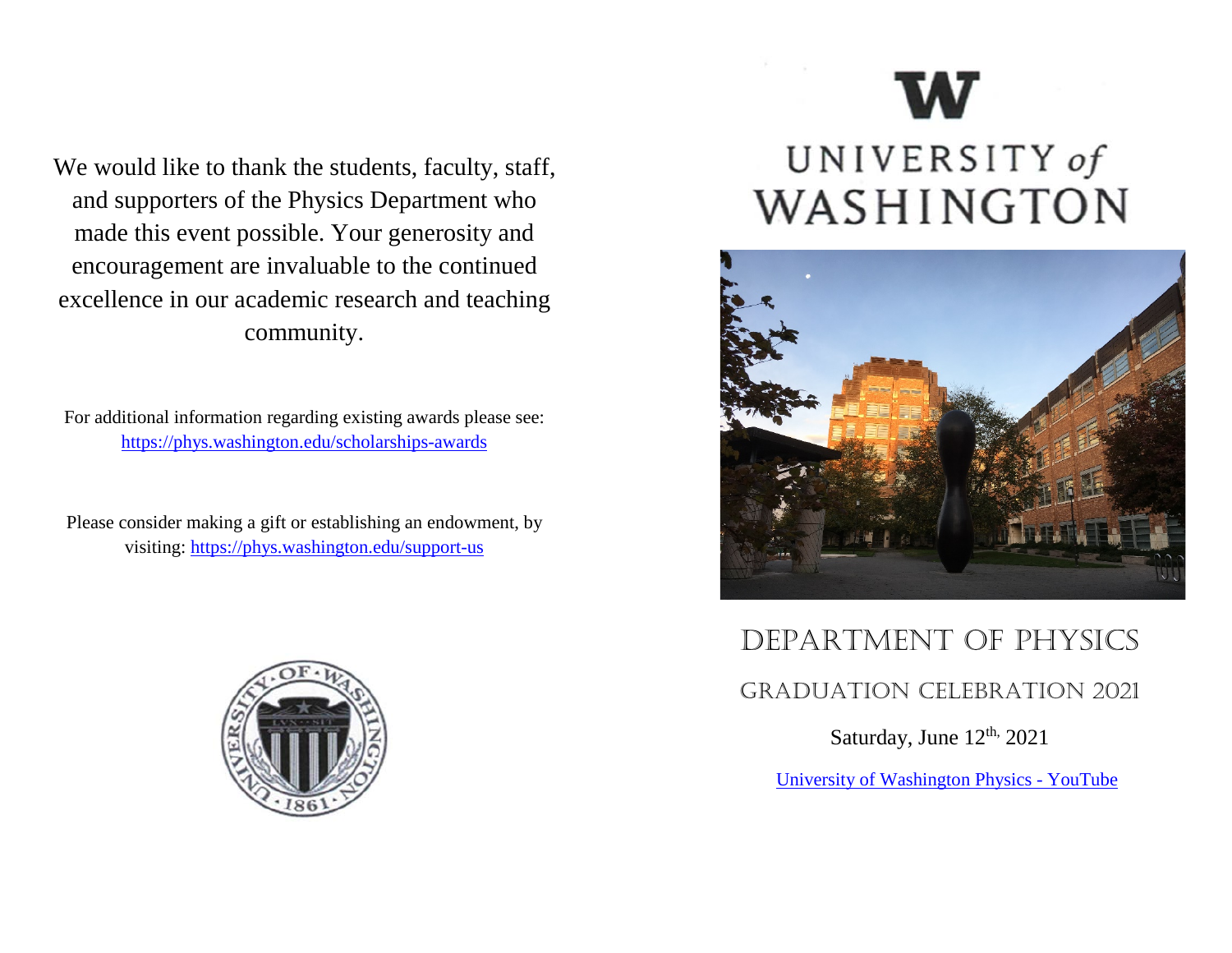### physics Department GraDuation pro gram

#### **10:00 AM Video goes live**

#### **Opening Remarks**

Professor Laurence Yaffe

Professor Marjorie Olmstead

**Honors and Awards**

**Doctoral Student Speakers**

Bert Xue

Michael David Smith

**Presentation of Graduate Students** 

**Baccalaureate Student Speakers**

Aiden Sheckler

Andrew Ivanov

Sara Ahanchi Markaz

**Presentation of Undergraduate Students**

**Final Congratulations**

#### **Doctor of Philosophy**

Kyle J Aitken Tyler Blanton Ruby L Byrne Raphael Cervantes Nick Du Tyler Elllison Bryce H Fore Sean Gasiorowski Daniel L Gochnauer Jason Hempstead Seth Hirsh Joshua C Mutch Khang Nguyen Paul Van Nguyen Joshua Sanchez Kevin C Smith Michael David Smith David E Sommer Tiancheng Song John William Spencer Paul J Sturmer Marshall J Styczinski Bosong Sun Chang Sun Tun Sheng Tan Michael J Wilensky Bert C Xue Dake Zhou Shifeng Zhu

#### **Master of Science**

Mohamed Abdirazak Ali Adrienne E Burger Martin Jay Caspe Rana Levy Aiden Shafer Wyatt Scherer Hunter Thomas Michael Assad Trione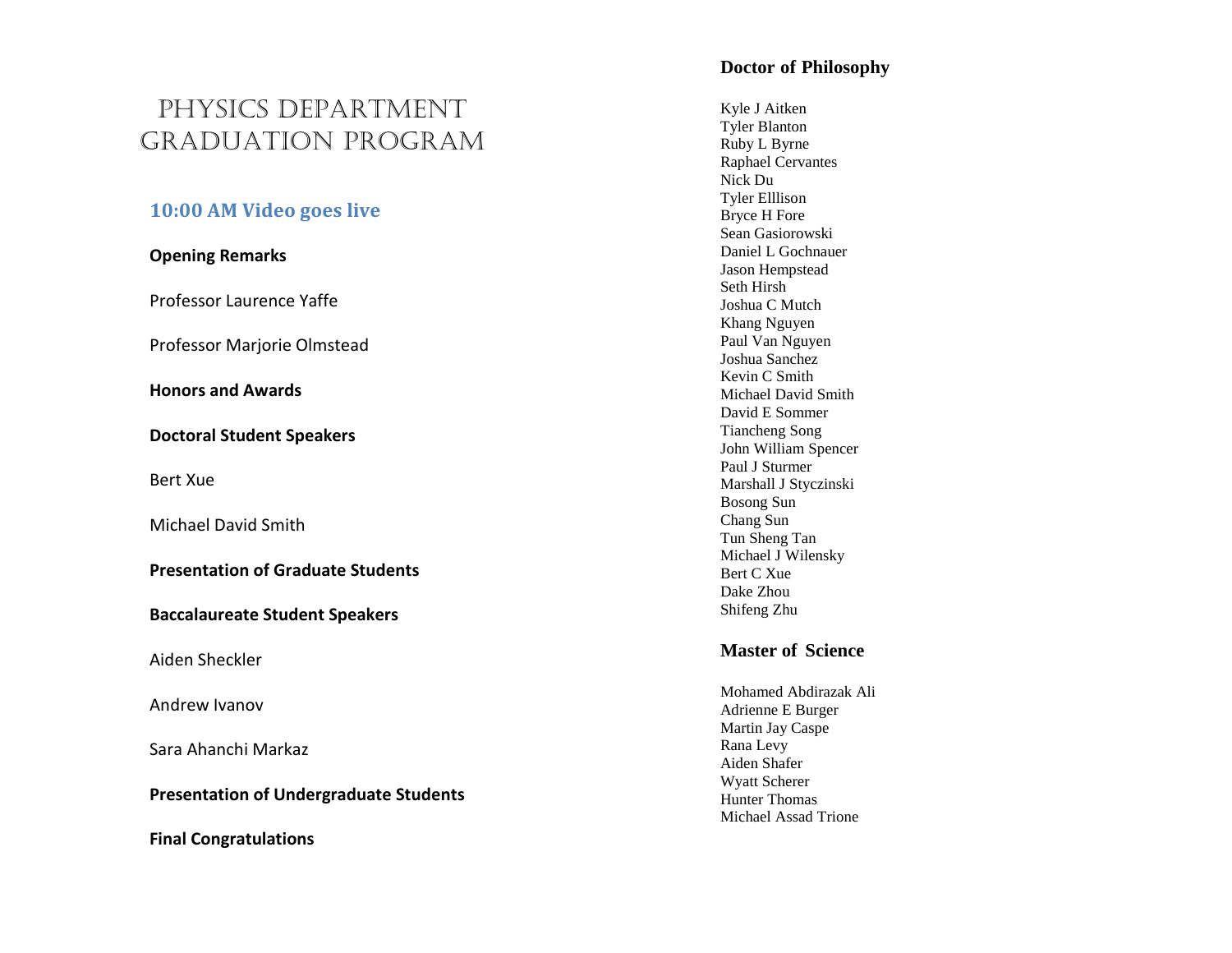#### **Bachelor of Science**

Jeffrey Abraham Physics Jeffrey John Adams Jr Physics Sara Ahanchi Markaz Physics, Astronomy Kole Taylor Allison Physics, Astronomy Igor Banin Physics James Zachary Banks Physics Celeste Hana Becker<br>
Andrea Marie Bergeson<br>
Physics, Astronomy Andrea Marie Bergeson Aidan Berres Physics, Astronomy Brandon Bosworth Physics; Astronomy Stephen Tate Braden Physics Joseph Breneman Physics, Astronomy Joshua Patrick Brennan Physics Collin Michael Bruner Elijah Cross Burns Physics Evelena Burunova Physics Nazareno Bustamante Physics Maria Delmar C Caoagdan Physics Arden Siu -Yuen Chaing Physics Jimmy Chang Physics Aditi Chauhan Physics; Astronomy Haoyuan Chen Physics Ningyi Chen Astronomy; Physics Xinchi Chen Physics Yeu Chen Physics Yifan Chen Physics Youfeng Chen Physics Zihan Chen Physics Alexander Gueorguiev Chkodrov Physics Mira M Cho Physics; Astronomy Levi Harris Jaxon Condren Physics Kian Neil Conroy Physics Samuel Cornwall<br>
Kendall Ambrose Crane<br>
Physics: Astronomy Zakariah Batai Crane Physics Kurt Crapo Physics Wei Dai **ACMS**, Physics Tzvetelina Anguelova Dimitrova Physics; Astronomy Priscilla Dohrwardt Astronomy, Physics Christian Erin Domingos Physics Haoran Du Physics Lautarotomas N Echiburu Physics Thomas Alexander Edwards Physics Evan Arlon Einloth Physics; Astronomy Fernando Jose Eizaguirre Physics Maxwell Addison Elliot Physics, Astronomy Nicholas Edwin Everett Physics Chiagozie Ikenna Ezeokeke Physics Ryon Farhadi

Physics; Astronomy Physics

Yinqiu Feng Physics David T Frothingham Astronomy; Physics Jeffrey Gao Physics Henry William Ginder **Astronomy**; Physics James Andrew Godwin Physics Apurva Goel Physics; Astronomy Amanda Jean Goldsmith Physics Karen Y Gong Physics Cyrus Goodman Physics, Astronomy Haowen Guan Physics, ACMS Jonah Brooks Hall Physics Mitchell Peter Hambling Physics Keira Hansen Physics Fangyu Hao Physics Joshua W Harter Physics Blake David Hartung Physics Chris Hayner Physics Asher Vernon Hedberg **Astronomy; Physics**<br>
Jack Karsten Henry **Physics**<br>
Physics Jack Karsten Henry Alexandra Lynne Herrmann Physics Zachary Aaron Ho Physics Paul Pham Hoang Physics Darren Evan Hunt Physics, Astronomy Alexander Galt Hyde Physics Raymond Ingram Physics Andrew Ivanov Physics, Astronomy Meng Wei Jiang Physics Tianhao Jiang ACMS, Physics Zhou Jin Physics Legrand Jones II Mathematics; Physics Skylier Terrence Jones Physics<br>
Saransh Kacharia Physics<br>
Physics Saransh Kacharia Ofir Kedar Physics Thomas Doolin Kennedy Astronomy, Physics Jessica H Khaskheli Physics Hyung Jin Kim Physics Bradley Michael Koplitz Physics; Astronomy Rebecca Kyer Physics; Astronomy Patrick Gavin Lachapelle Physics Nicholas Matthew Lamm Physics Andrew Seyoung Lee Physics Bernard Aolan Lee Physics Jaekwang Lee Physics Nikou Lei Physics Michael Lindner Physics; Astronomy Dukaixuan Ling Physics Yifan Liu Physics<br>
Daniel L*oza*no Physics<br>
Physics Yuan Lu Physics Zachary Leib Madow Physics

Physics, Astronomy Physics, Astronomy